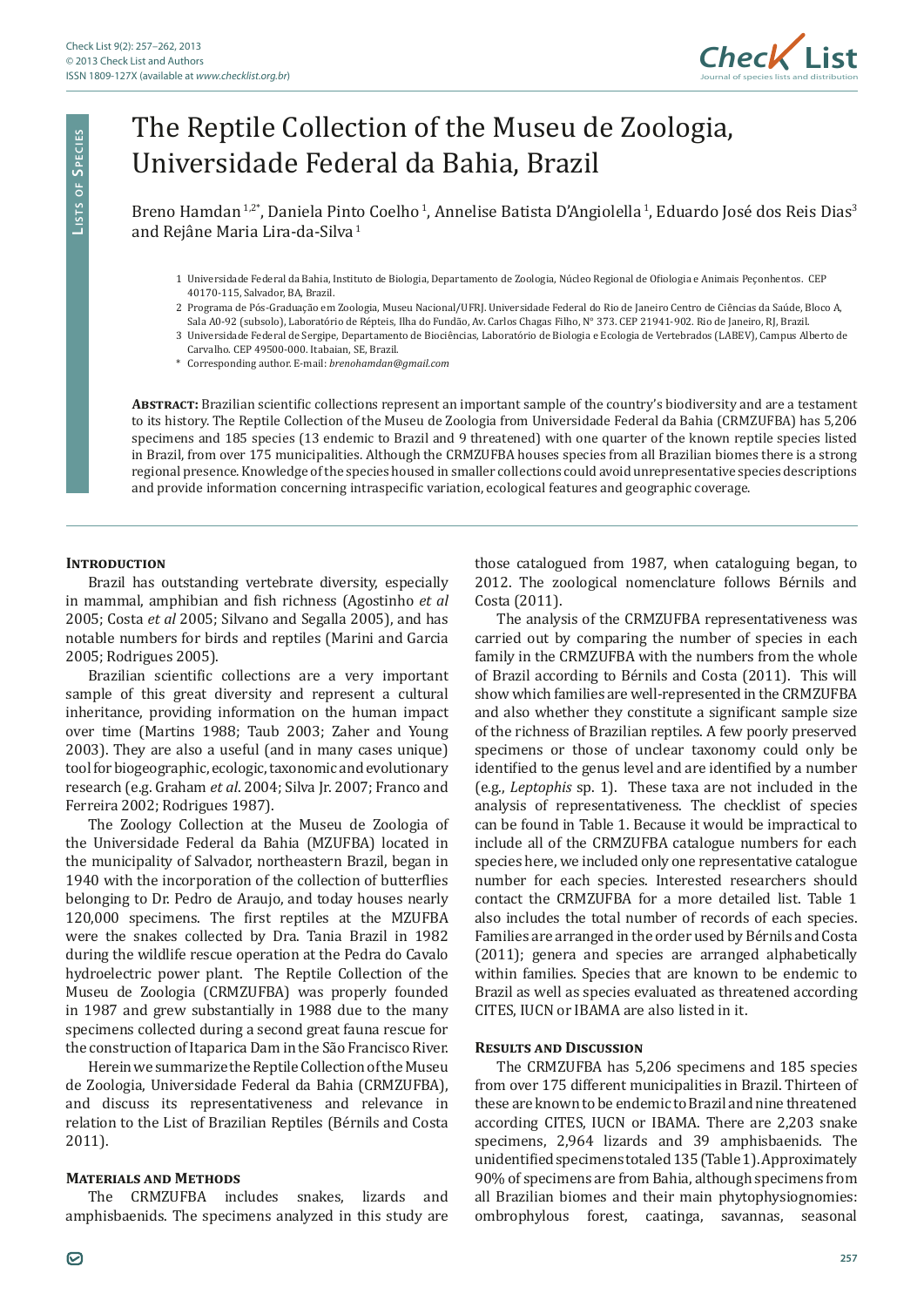forests, "campo rupestre" and "restingas" are present. The collection data have been computerized, although the data have not been included in national or international online databases.

#### **Snakes**

Of the 371 species reported from Brazil (Bérnils and Costa 2011) the CRMZUFBA houses 110 (about 30%). The best represented families in the collection are Boidae and Colubridae, followed by Viperidae, Typhlopidae, Dipsadidae, Elapidae, Anomalepididae and Leptotyphlopidae. The Aniliidae and Tropidophiidae are not represented in the collection.

# **Lizards**

Of the 240 species in the country, (Bérnils and Costa 2011) the CRMZUFBA houses 67 (28%). The best represented families in the collection are Iguanidae and Anguidae followed by Gekkonidae, Scincidae, Phyllodactylidae, Polychrotidae, Gymnophthalmidae, Leiosauridae and Sphaerodactylidae.

# **Amphisbaenids**

All of the 66 species listed for the country (Bérnils and Costa 2011) belong to the family Amphisbaenidae (Mott and Vieites 2009). The collection houses eight species (12%).

Although the CRMZUFBA contains a limited number of specimens, it is larger than some important Brazilian

collections considered by Prudente *et al.* (2005) as "midsized" and provides a valuable historic and biodiversity database. For instance, the Reptile Collection of Instituto Nacional de Pesquisas da Amazônia houses about 3,500 specimens (INPA 2012), the Museu de Zoologia João Moojen 2,220 specimens (UFV 2012), the Museu de Zoologia Professor Mello Leitão 3,000 (MBML 2012) and the Museu de Zoologia from Universidade de Campinas 3,184 (UNICAMP 2012).

There are a few specimens in CRMZUFBA that do not appear to belong to any currently known species. These are in the genera *Apostolepis*, *Leptophis, Sibynomorphus*, *Thamnodynastes*, *Micrurus*, *Anolis* and *Cnemidophurus*. Detailed taxonomic studies of these specimens are needed.

The use of CRMZUFBA data as a tool in biogeographic,<br>ecological and taxonomic studies could avoid taxonomic unrepresentative species descriptions and promote discussions about diversity, especially regionally, in a space-time perspective. They can also provide insight on the priority gaps for collection development, which in turn enables a more representative sample of the reptile fauna.

We encourage the publication of the holdings of other less well-known collections, computerization and online hosting of collection data, and the exchange of specimens and data among museums, as proposed by Marinoni et al (2006). Sharing of information will promote accurate identification of specimens and greater understanding of biodiversity.

**Table 1.** Checklist of species housed in the Reptile Collection of Museu de Zoologia, Universidade Federal da Bahia (CRMZUFBA). Endemic species known to occur in some Brazilian State are marked with \*\* and threatened species listed under CITES, IUCN or IBAMA are marked with \*.

| <b>TAXON</b>                                      | <b>REPRESENTATIVE</b><br><b>CATALOG NUMBER</b> | <b>TOTAL</b><br><b>RECORDS</b> |
|---------------------------------------------------|------------------------------------------------|--------------------------------|
| <b>Sauria</b>                                     |                                                |                                |
| Gekkonidae                                        |                                                |                                |
| Hemidactylus brasilianus Amaral, 1935             | 2269                                           | 51                             |
| Hemidactylus mabouia Moreau de Jonnès, 1818       | 1040                                           | 23                             |
| Lygodactylus klugei Smith, Martin and Swain, 1977 | 2237                                           | 41                             |
| Phyllodactylidae                                  |                                                |                                |
| Bogertia lutzae Loveridge, 1941                   | 1323                                           | 31                             |
| Gymnodactylus darwinii Gray, 1845                 | 1160                                           | 233                            |
| Gymnodactylus geckoides Spix, 1825                | 896                                            | 28                             |
| Phyllopezus pollicaris Spix, 1825                 | 1140                                           | 142                            |
| Thecadactylus rapicauda Houttuyn, 1782            | 1132                                           | $\mathbf{1}$                   |
| Sphaerodactylidae                                 |                                                |                                |
| Coleodactylus meridionalis Boulenger, 1888        | 1312                                           | 123                            |
| Gonatodes humeralis Guichenot, 1855               | 1131                                           | 1                              |
| Scincidae                                         |                                                |                                |
| Mabuya agilis Raddi, 1823                         | 816                                            | 5                              |
| Mabuya agmosticha** Rodrigues, 2000               | 530                                            | 45                             |
| Mabuya bistriata Spix, 1825                       | 30                                             | 8                              |
| Mabuya heathi Schmidt and Inger, 1951             | 1454                                           | 25                             |
| Mabuya macrorhyncha Hoge, 1947                    | 1036                                           | 10                             |
| Mabuya nigropunctata (Spix, 1825)                 | 1137                                           | 4                              |
| Hoplocercidae                                     |                                                |                                |
| Hoplocercus spinosus Fitzinger, 1843              | 2712                                           | $\mathbf{1}$                   |
| Iguanidae                                         |                                                |                                |
| Iguana iguana Linnaeus, 1758                      | 1967                                           | 10                             |
| Leiosauridae                                      |                                                |                                |
| Enyalius catenatus Wied, 1821                     | 1090                                           | 61                             |
| Urostrophus vautieri Duméril and Bibron, 1837     | 819                                            | $\mathbf{1}$                   |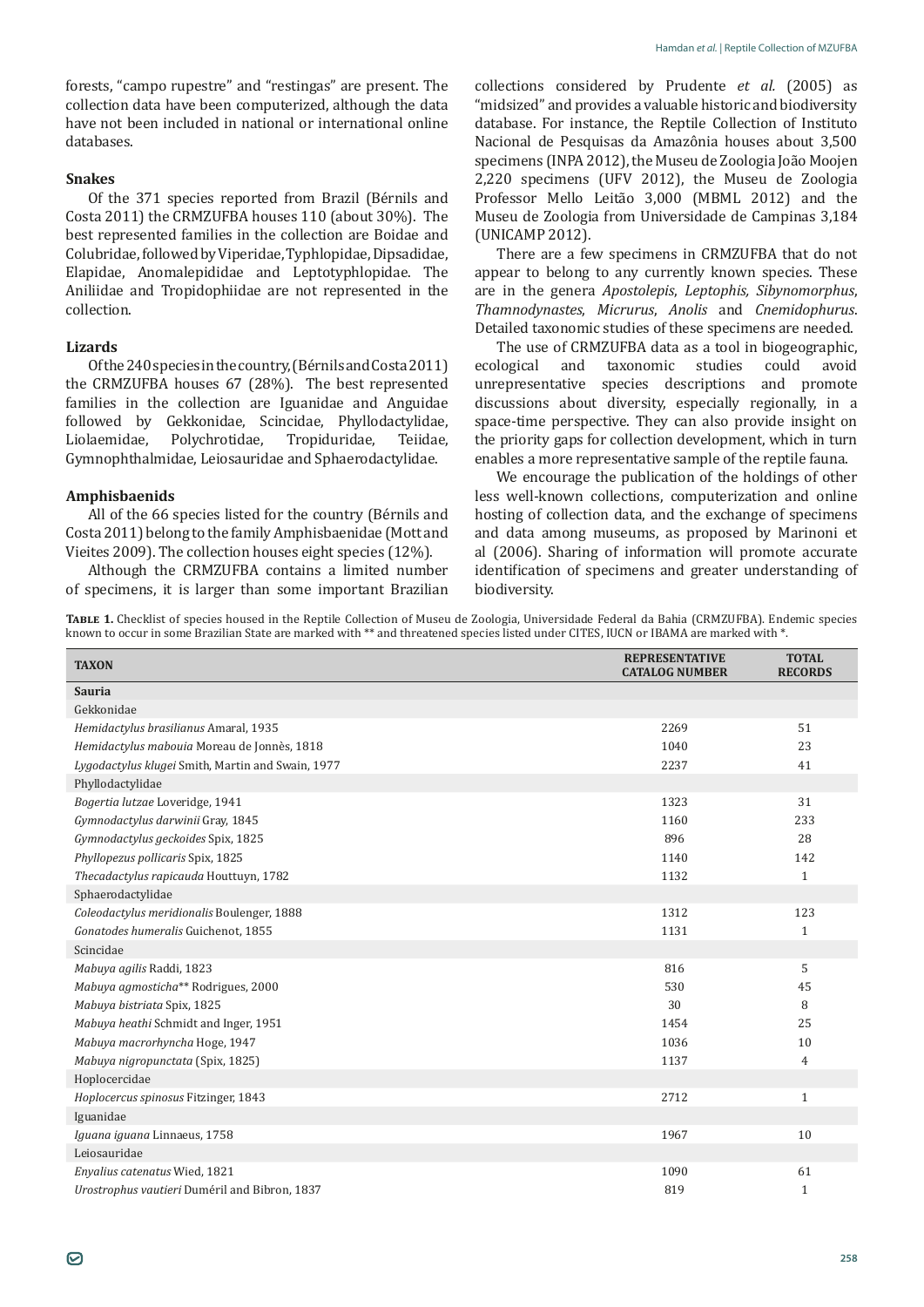# **Table 1.** *Continued.*

| <b>TAXON</b>                                                                                    | <b>REPRESENTATIVE</b><br><b>CATALOG NUMBER</b> | <b>TOTAL</b><br><b>RECORDS</b> |
|-------------------------------------------------------------------------------------------------|------------------------------------------------|--------------------------------|
| Liolaemidae                                                                                     |                                                |                                |
| Liolaemus lutzae*** Mertens, 1938                                                               | 821                                            | 2                              |
| Polychrotidae                                                                                   |                                                |                                |
| Anolis fuscoauratus D'Orbigny, 1837                                                             | 1125                                           | 34                             |
| Anolis punctatus Daudin, 1802                                                                   | 1126                                           | 10                             |
| Anolis ortonii Cope, 1868                                                                       | 2428                                           | $\mathbf{1}$                   |
| Polychrus acutirostris Spix, 1825                                                               | 1301                                           | 43                             |
| Polychrus marmoratus Linnaeus, 1758                                                             | 1129                                           | 6                              |
| Tropiduridae                                                                                    |                                                |                                |
| Eurolophosaurus amathites** Rodrigues, 1984                                                     | 1968                                           | 76                             |
| Eurolophosaurus divaricatus** Rodrigues, 1984                                                   | 1699                                           | 81                             |
| Strobilurus torquatus Wiegmann, 1834                                                            | 1030                                           | 8                              |
| Tropidurus cocorobensis Rodrigues, 1987                                                         | 2813                                           | $\mathbf{1}$                   |
| Tropidurus hispidus Spix, 1825                                                                  | 2309                                           | 151                            |
| Tropidurus hygomi Reinhardt and Luetken, 1861                                                   | 1619                                           | 266                            |
| Tropidurus oreadicus Rodrigues, 1987                                                            | 1127                                           | $\overline{2}$                 |
| Tropidurus psammonastes** Rodrigues, Kasahara and Yonenaga-Yasuda, 1988                         | 2155                                           | 152                            |
| Tropidurus semitaeniatus Spix, 1825                                                             | 1122                                           | 42                             |
| Tropidurus torquatus Wied, 1820                                                                 | 831                                            | 9                              |
| Uranoscodon superciliosus Linnaeus, 1758                                                        | 1130                                           | $\mathbf{1}$                   |
| Anguidae                                                                                        |                                                |                                |
| Diploglossus fasciatus Gray, 1831                                                               | 694                                            | $\mathbf{1}$                   |
| Diploglossus lessonae Peracca, 1890                                                             | 551                                            | 4                              |
| Ophiodes striatus Spix, 1825                                                                    | 1324                                           | 4                              |
| Gymnophthalmidae                                                                                |                                                |                                |
| Acratosaura mentalis Amaral, 1933                                                               | 661                                            | 2                              |
| Alexandresaurus camacan Rodrigues, Pellegrino, Dixo, Verdade, Pavan, Argôlo and Sites Jr., 2007 | 2994                                           | $\overline{2}$                 |
| Calyptommatus leiolepis** Rodrigues, 1991                                                       | 1750                                           | 282                            |
| Calyptommatus sinebrachiatus** Rodrigues, 1991                                                  | 1995<br>958                                    | 95                             |
| Cercosaura ocellata Wagler, 1830<br>Colobosaura modesta Reinhardt and Luetken, 1862             | 149                                            | 5<br>10                        |
| Dryadosaura nordestina Rodrigues, Freire, Pellegrino and Sites Jr., 2005                        | 957                                            | 51                             |
| Ecpleopus gaudichaudii Duméril and Bibron, 1839                                                 | 1328                                           | 3                              |
| Leposoma annectans** Ruibal, 1952                                                               | 1097                                           | 19                             |
| Leposoma percarinatum Müller, 1923                                                              | 1133                                           | 1                              |
| Leposoma puk Rodrigues, 2002                                                                    | 661                                            | 1                              |
| Leposoma scincoides Spix, 1825                                                                  | 1374                                           | 109                            |
| Placosoma cordylinum Tschudi, 1847                                                              | 824                                            | 1                              |
| Placosoma glabellum (Peters, 1870)                                                              | 2983                                           | 1                              |
| Procellosaurinus erythrocercus** Rodrigues, 1991                                                | 1479                                           | 39                             |
| Psilophthalmus paeminosus Rodrigues, 1991                                                       | 2671                                           | 12                             |
| Micrablepharus maximiliani (Reinhardt and Luetken, 1862)                                        | 2844                                           | 5                              |
| Vanzosaura rubricauda Boulenger, 1902                                                           | 2622                                           | 68                             |
| Teiidae                                                                                         |                                                |                                |
| Ameiva ameiva Linnaeus, 1758                                                                    | 2315                                           | 36                             |
| Cnemidophorus abaetensis* Dias, Rocha and Vrcibradic, 2002                                      | 1326                                           | 62                             |
| Cnemidophorus cryptus Cole and Dessauer, 1993                                                   | 1134                                           | $\mathbf{1}$                   |
| Cnemidophorus ocellifer Spix, 1825                                                              | 2310                                           | 234                            |
| Cnemidophorus sp.1                                                                              | 2244                                           | 132                            |
| Kentropyx calcarata Spix, 1825                                                                  | 1135                                           | 42                             |
| Tupinambis merianae Duméril and Bibron, 1839                                                    | 1123                                           | 11                             |
| Tupinambis quadrilineatus Manzani and Abe, 1997                                                 | 2837                                           | $\mathbf{1}$                   |
| Tupinambis teguixin Linnaeus, 1758                                                              | 718                                            | $\mathbf{1}$                   |
| Amphisbaenia                                                                                    |                                                |                                |
| Amphisbaenidae                                                                                  |                                                |                                |
| Amphisbaena alba Linnaeus, 1758                                                                 | 7                                              | 6                              |
| Amphisbaena arda** Rodrigues, 2003                                                              | 37                                             | 3                              |
| Amphisbaena fuliginosa Linnaeus, 1758                                                           | 9                                              | 1                              |
| Amphisbaena hastata** Vanzolini, 1991                                                           | 20                                             | 16                             |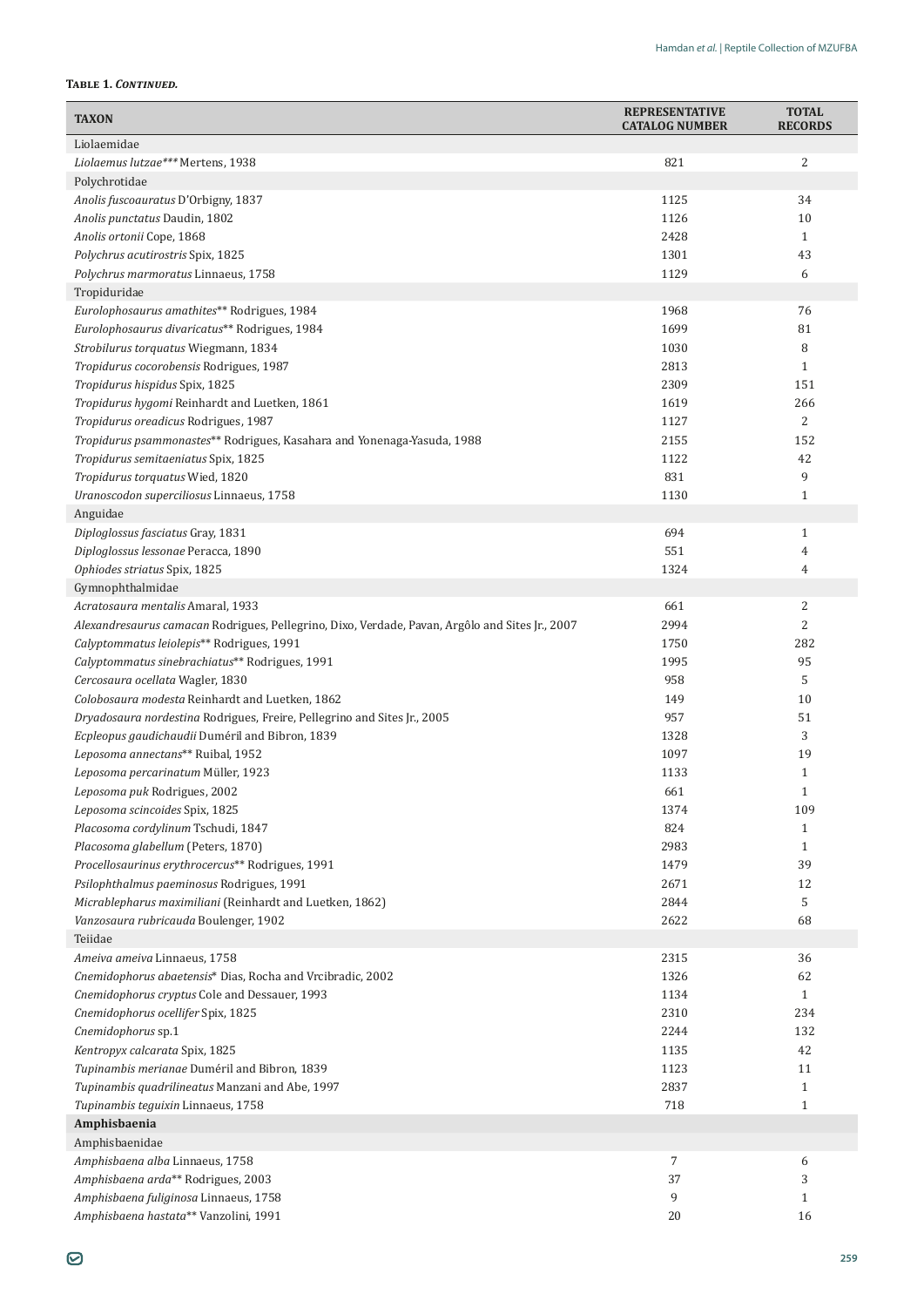### **Table 1.** *Continued.*

| Amphisbaena cf. octostega** Duméril, 1851<br>42<br>$\mathbf{1}$<br>Amphisbaena cf. polystega Duméril, 1851<br>16<br>4<br>Amphisbaena pretrei Duméril and Bibron, 1839<br>$\mathbf{1}$<br>7<br>45<br>Amphisbaena vermicularis Wagler, 1824<br>$\mathbf{1}$<br><b>Serpentes</b><br>Anomalepididae<br>1841<br>Liotyphlops beui Amaral, 1924<br>$\mathbf{1}$<br>Typhlopidae<br>Typhlops brongersmianus Vanzolini, 1976<br>1644<br>17<br>1705<br>Typhlops yonenagae** Rodrigues, 1991<br>8<br>Leptotyphlopidae<br>8<br>Epictia borapeliotes Vanzolini, 1996<br>1713<br>Boidae<br>Boa constrictor* Linnaeus, 1758<br>156<br>31<br>Corallus hortulanus* Linnaeus, 1758<br>644<br>6<br>Epicrates assisi* Machado, 1945<br>226<br>17<br>Epicrates cenchria* Linnaeus, 1758<br>675<br>4<br>Epicrates crassus* Cope, 1862<br>1539<br>4<br>Eunectes murinus* Linnaeus, 1758<br>275<br>5<br>Colubridae<br>Chironius bicarinatus Wied, 1820<br>1858<br>$\mathbf{1}$<br>Chironius carinatus Linnaeus, 1758<br>1959<br>4<br>402<br>20<br>Chironius exoletus Linnaeus, 1758<br>592<br>20<br>Chironius flavolineatus Boettger, 1885<br>507<br>Chironius foveatus Bailey, 1955<br>$\mathbf{1}$<br>2<br>Chironius fuscus Linnaeus, 1758<br>1652<br>1599<br>$\mathbf{1}$<br>Chironius laevicollis Wied, 1824<br>3<br>1671<br>Chironius quadricarinatus Boie, 1827<br>231<br>Drymarchon corais Boie, 1827<br>6<br>293<br>5<br>Drymoluber dichrous Peters, 1863<br>1536<br>18<br>Leptophis ahaetulla Linnaeus, 1758<br>1258<br>15<br>Mastigodryas bifossatus Raddi, 1820<br>Oxybelis aeneus Wagler, 1824<br>1564<br>40<br>Spilotes pullatus Linnaeus, 1758<br>276<br>14<br>Tantilla marcovani Lema, 2004<br>1769<br>$\mathbf{1}$<br>625<br>25<br>Tantilla melanocephala Linnaeus, 1758<br>Dipsadidae<br>728<br>3<br>Apostolepis ammodites Ferrarezzi, Barbo and Albuquerque, 2005<br>Apostolepis assimilis Reinhardt, 1861<br>1838<br>2<br>1796<br>Apostolepis cearensis Gomes, 1915<br>11<br>1673<br>32<br>Apostolepis gaboi Rodrigues, 1992<br>1808<br>Apostolepis gr. longicaudata Amaral, 1921<br>4<br>1852<br>Atractus pantostictus Fernandes and Puorto, 1993<br>$\mathbf{1}$<br>2047<br>63<br>Atractus potschi Fernandes, 1995<br>2382<br>Atractus guentheri (Wucherer, 1861)<br>$\mathbf{1}$<br>1374<br>Boiruna sertaneja Zaher, 1996<br>14<br>Dipsas catesbyi Sentzen, 1796<br>655<br>4<br>Dipsas indica Laurenti, 1768<br>568<br>3<br>3<br>1520<br>Dipsas variegata Duméril, Bibron and Duméril, 1854<br>Echinanthera undulata Wied, 1824<br>1843<br>$\mathbf{1}$<br>336<br>Erythrolamprus aesculapii Linnaeus, 1766<br>$\overline{4}$<br>1296<br>20<br>Helicops angulatus Linnaeus, 1758<br>2318<br>Helicops carinicaudus (Wied, 1825)<br>$\mathbf{1}$<br>Helicops leopardinus Schlegel, 1837<br>1741<br>43<br>Helicops modestus Günther, 1861<br>1834<br>2<br>1839<br>$\mathbf{1}$<br>Hydrodynastes gigas Duméril, Bibron and Duméril, 1854<br>2391<br>$\mathbf{1}$<br>Hydrops triangularis (Wagler, 1824)<br>390<br>5<br>Imantodes cenchoa Linnaeus, 1758 | <b>TAXON</b>                       | <b>REPRESENTATIVE</b><br><b>CATALOG NUMBER</b> | <b>TOTAL</b><br><b>RECORDS</b> |
|-------------------------------------------------------------------------------------------------------------------------------------------------------------------------------------------------------------------------------------------------------------------------------------------------------------------------------------------------------------------------------------------------------------------------------------------------------------------------------------------------------------------------------------------------------------------------------------------------------------------------------------------------------------------------------------------------------------------------------------------------------------------------------------------------------------------------------------------------------------------------------------------------------------------------------------------------------------------------------------------------------------------------------------------------------------------------------------------------------------------------------------------------------------------------------------------------------------------------------------------------------------------------------------------------------------------------------------------------------------------------------------------------------------------------------------------------------------------------------------------------------------------------------------------------------------------------------------------------------------------------------------------------------------------------------------------------------------------------------------------------------------------------------------------------------------------------------------------------------------------------------------------------------------------------------------------------------------------------------------------------------------------------------------------------------------------------------------------------------------------------------------------------------------------------------------------------------------------------------------------------------------------------------------------------------------------------------------------------------------------------------------------------------------------------------------------------------------------------------------------------------------------------------------------------------------------------------------------------------------------------------------------------------------------------------------------------------------------------------------------------------------------------------------------------------------------------------------------------------------------------------------------------------------------------------------------------------------------------------------------------------------------------------------------------|------------------------------------|------------------------------------------------|--------------------------------|
|                                                                                                                                                                                                                                                                                                                                                                                                                                                                                                                                                                                                                                                                                                                                                                                                                                                                                                                                                                                                                                                                                                                                                                                                                                                                                                                                                                                                                                                                                                                                                                                                                                                                                                                                                                                                                                                                                                                                                                                                                                                                                                                                                                                                                                                                                                                                                                                                                                                                                                                                                                                                                                                                                                                                                                                                                                                                                                                                                                                                                                                 |                                    |                                                |                                |
|                                                                                                                                                                                                                                                                                                                                                                                                                                                                                                                                                                                                                                                                                                                                                                                                                                                                                                                                                                                                                                                                                                                                                                                                                                                                                                                                                                                                                                                                                                                                                                                                                                                                                                                                                                                                                                                                                                                                                                                                                                                                                                                                                                                                                                                                                                                                                                                                                                                                                                                                                                                                                                                                                                                                                                                                                                                                                                                                                                                                                                                 |                                    |                                                |                                |
|                                                                                                                                                                                                                                                                                                                                                                                                                                                                                                                                                                                                                                                                                                                                                                                                                                                                                                                                                                                                                                                                                                                                                                                                                                                                                                                                                                                                                                                                                                                                                                                                                                                                                                                                                                                                                                                                                                                                                                                                                                                                                                                                                                                                                                                                                                                                                                                                                                                                                                                                                                                                                                                                                                                                                                                                                                                                                                                                                                                                                                                 |                                    |                                                |                                |
|                                                                                                                                                                                                                                                                                                                                                                                                                                                                                                                                                                                                                                                                                                                                                                                                                                                                                                                                                                                                                                                                                                                                                                                                                                                                                                                                                                                                                                                                                                                                                                                                                                                                                                                                                                                                                                                                                                                                                                                                                                                                                                                                                                                                                                                                                                                                                                                                                                                                                                                                                                                                                                                                                                                                                                                                                                                                                                                                                                                                                                                 |                                    |                                                |                                |
|                                                                                                                                                                                                                                                                                                                                                                                                                                                                                                                                                                                                                                                                                                                                                                                                                                                                                                                                                                                                                                                                                                                                                                                                                                                                                                                                                                                                                                                                                                                                                                                                                                                                                                                                                                                                                                                                                                                                                                                                                                                                                                                                                                                                                                                                                                                                                                                                                                                                                                                                                                                                                                                                                                                                                                                                                                                                                                                                                                                                                                                 |                                    |                                                |                                |
|                                                                                                                                                                                                                                                                                                                                                                                                                                                                                                                                                                                                                                                                                                                                                                                                                                                                                                                                                                                                                                                                                                                                                                                                                                                                                                                                                                                                                                                                                                                                                                                                                                                                                                                                                                                                                                                                                                                                                                                                                                                                                                                                                                                                                                                                                                                                                                                                                                                                                                                                                                                                                                                                                                                                                                                                                                                                                                                                                                                                                                                 |                                    |                                                |                                |
|                                                                                                                                                                                                                                                                                                                                                                                                                                                                                                                                                                                                                                                                                                                                                                                                                                                                                                                                                                                                                                                                                                                                                                                                                                                                                                                                                                                                                                                                                                                                                                                                                                                                                                                                                                                                                                                                                                                                                                                                                                                                                                                                                                                                                                                                                                                                                                                                                                                                                                                                                                                                                                                                                                                                                                                                                                                                                                                                                                                                                                                 |                                    |                                                |                                |
|                                                                                                                                                                                                                                                                                                                                                                                                                                                                                                                                                                                                                                                                                                                                                                                                                                                                                                                                                                                                                                                                                                                                                                                                                                                                                                                                                                                                                                                                                                                                                                                                                                                                                                                                                                                                                                                                                                                                                                                                                                                                                                                                                                                                                                                                                                                                                                                                                                                                                                                                                                                                                                                                                                                                                                                                                                                                                                                                                                                                                                                 |                                    |                                                |                                |
|                                                                                                                                                                                                                                                                                                                                                                                                                                                                                                                                                                                                                                                                                                                                                                                                                                                                                                                                                                                                                                                                                                                                                                                                                                                                                                                                                                                                                                                                                                                                                                                                                                                                                                                                                                                                                                                                                                                                                                                                                                                                                                                                                                                                                                                                                                                                                                                                                                                                                                                                                                                                                                                                                                                                                                                                                                                                                                                                                                                                                                                 |                                    |                                                |                                |
|                                                                                                                                                                                                                                                                                                                                                                                                                                                                                                                                                                                                                                                                                                                                                                                                                                                                                                                                                                                                                                                                                                                                                                                                                                                                                                                                                                                                                                                                                                                                                                                                                                                                                                                                                                                                                                                                                                                                                                                                                                                                                                                                                                                                                                                                                                                                                                                                                                                                                                                                                                                                                                                                                                                                                                                                                                                                                                                                                                                                                                                 |                                    |                                                |                                |
|                                                                                                                                                                                                                                                                                                                                                                                                                                                                                                                                                                                                                                                                                                                                                                                                                                                                                                                                                                                                                                                                                                                                                                                                                                                                                                                                                                                                                                                                                                                                                                                                                                                                                                                                                                                                                                                                                                                                                                                                                                                                                                                                                                                                                                                                                                                                                                                                                                                                                                                                                                                                                                                                                                                                                                                                                                                                                                                                                                                                                                                 |                                    |                                                |                                |
|                                                                                                                                                                                                                                                                                                                                                                                                                                                                                                                                                                                                                                                                                                                                                                                                                                                                                                                                                                                                                                                                                                                                                                                                                                                                                                                                                                                                                                                                                                                                                                                                                                                                                                                                                                                                                                                                                                                                                                                                                                                                                                                                                                                                                                                                                                                                                                                                                                                                                                                                                                                                                                                                                                                                                                                                                                                                                                                                                                                                                                                 |                                    |                                                |                                |
|                                                                                                                                                                                                                                                                                                                                                                                                                                                                                                                                                                                                                                                                                                                                                                                                                                                                                                                                                                                                                                                                                                                                                                                                                                                                                                                                                                                                                                                                                                                                                                                                                                                                                                                                                                                                                                                                                                                                                                                                                                                                                                                                                                                                                                                                                                                                                                                                                                                                                                                                                                                                                                                                                                                                                                                                                                                                                                                                                                                                                                                 |                                    |                                                |                                |
|                                                                                                                                                                                                                                                                                                                                                                                                                                                                                                                                                                                                                                                                                                                                                                                                                                                                                                                                                                                                                                                                                                                                                                                                                                                                                                                                                                                                                                                                                                                                                                                                                                                                                                                                                                                                                                                                                                                                                                                                                                                                                                                                                                                                                                                                                                                                                                                                                                                                                                                                                                                                                                                                                                                                                                                                                                                                                                                                                                                                                                                 |                                    |                                                |                                |
|                                                                                                                                                                                                                                                                                                                                                                                                                                                                                                                                                                                                                                                                                                                                                                                                                                                                                                                                                                                                                                                                                                                                                                                                                                                                                                                                                                                                                                                                                                                                                                                                                                                                                                                                                                                                                                                                                                                                                                                                                                                                                                                                                                                                                                                                                                                                                                                                                                                                                                                                                                                                                                                                                                                                                                                                                                                                                                                                                                                                                                                 |                                    |                                                |                                |
|                                                                                                                                                                                                                                                                                                                                                                                                                                                                                                                                                                                                                                                                                                                                                                                                                                                                                                                                                                                                                                                                                                                                                                                                                                                                                                                                                                                                                                                                                                                                                                                                                                                                                                                                                                                                                                                                                                                                                                                                                                                                                                                                                                                                                                                                                                                                                                                                                                                                                                                                                                                                                                                                                                                                                                                                                                                                                                                                                                                                                                                 |                                    |                                                |                                |
|                                                                                                                                                                                                                                                                                                                                                                                                                                                                                                                                                                                                                                                                                                                                                                                                                                                                                                                                                                                                                                                                                                                                                                                                                                                                                                                                                                                                                                                                                                                                                                                                                                                                                                                                                                                                                                                                                                                                                                                                                                                                                                                                                                                                                                                                                                                                                                                                                                                                                                                                                                                                                                                                                                                                                                                                                                                                                                                                                                                                                                                 |                                    |                                                |                                |
|                                                                                                                                                                                                                                                                                                                                                                                                                                                                                                                                                                                                                                                                                                                                                                                                                                                                                                                                                                                                                                                                                                                                                                                                                                                                                                                                                                                                                                                                                                                                                                                                                                                                                                                                                                                                                                                                                                                                                                                                                                                                                                                                                                                                                                                                                                                                                                                                                                                                                                                                                                                                                                                                                                                                                                                                                                                                                                                                                                                                                                                 |                                    |                                                |                                |
|                                                                                                                                                                                                                                                                                                                                                                                                                                                                                                                                                                                                                                                                                                                                                                                                                                                                                                                                                                                                                                                                                                                                                                                                                                                                                                                                                                                                                                                                                                                                                                                                                                                                                                                                                                                                                                                                                                                                                                                                                                                                                                                                                                                                                                                                                                                                                                                                                                                                                                                                                                                                                                                                                                                                                                                                                                                                                                                                                                                                                                                 |                                    |                                                |                                |
|                                                                                                                                                                                                                                                                                                                                                                                                                                                                                                                                                                                                                                                                                                                                                                                                                                                                                                                                                                                                                                                                                                                                                                                                                                                                                                                                                                                                                                                                                                                                                                                                                                                                                                                                                                                                                                                                                                                                                                                                                                                                                                                                                                                                                                                                                                                                                                                                                                                                                                                                                                                                                                                                                                                                                                                                                                                                                                                                                                                                                                                 |                                    |                                                |                                |
|                                                                                                                                                                                                                                                                                                                                                                                                                                                                                                                                                                                                                                                                                                                                                                                                                                                                                                                                                                                                                                                                                                                                                                                                                                                                                                                                                                                                                                                                                                                                                                                                                                                                                                                                                                                                                                                                                                                                                                                                                                                                                                                                                                                                                                                                                                                                                                                                                                                                                                                                                                                                                                                                                                                                                                                                                                                                                                                                                                                                                                                 |                                    |                                                |                                |
|                                                                                                                                                                                                                                                                                                                                                                                                                                                                                                                                                                                                                                                                                                                                                                                                                                                                                                                                                                                                                                                                                                                                                                                                                                                                                                                                                                                                                                                                                                                                                                                                                                                                                                                                                                                                                                                                                                                                                                                                                                                                                                                                                                                                                                                                                                                                                                                                                                                                                                                                                                                                                                                                                                                                                                                                                                                                                                                                                                                                                                                 |                                    |                                                |                                |
|                                                                                                                                                                                                                                                                                                                                                                                                                                                                                                                                                                                                                                                                                                                                                                                                                                                                                                                                                                                                                                                                                                                                                                                                                                                                                                                                                                                                                                                                                                                                                                                                                                                                                                                                                                                                                                                                                                                                                                                                                                                                                                                                                                                                                                                                                                                                                                                                                                                                                                                                                                                                                                                                                                                                                                                                                                                                                                                                                                                                                                                 |                                    |                                                |                                |
|                                                                                                                                                                                                                                                                                                                                                                                                                                                                                                                                                                                                                                                                                                                                                                                                                                                                                                                                                                                                                                                                                                                                                                                                                                                                                                                                                                                                                                                                                                                                                                                                                                                                                                                                                                                                                                                                                                                                                                                                                                                                                                                                                                                                                                                                                                                                                                                                                                                                                                                                                                                                                                                                                                                                                                                                                                                                                                                                                                                                                                                 |                                    |                                                |                                |
|                                                                                                                                                                                                                                                                                                                                                                                                                                                                                                                                                                                                                                                                                                                                                                                                                                                                                                                                                                                                                                                                                                                                                                                                                                                                                                                                                                                                                                                                                                                                                                                                                                                                                                                                                                                                                                                                                                                                                                                                                                                                                                                                                                                                                                                                                                                                                                                                                                                                                                                                                                                                                                                                                                                                                                                                                                                                                                                                                                                                                                                 |                                    |                                                |                                |
|                                                                                                                                                                                                                                                                                                                                                                                                                                                                                                                                                                                                                                                                                                                                                                                                                                                                                                                                                                                                                                                                                                                                                                                                                                                                                                                                                                                                                                                                                                                                                                                                                                                                                                                                                                                                                                                                                                                                                                                                                                                                                                                                                                                                                                                                                                                                                                                                                                                                                                                                                                                                                                                                                                                                                                                                                                                                                                                                                                                                                                                 |                                    |                                                |                                |
|                                                                                                                                                                                                                                                                                                                                                                                                                                                                                                                                                                                                                                                                                                                                                                                                                                                                                                                                                                                                                                                                                                                                                                                                                                                                                                                                                                                                                                                                                                                                                                                                                                                                                                                                                                                                                                                                                                                                                                                                                                                                                                                                                                                                                                                                                                                                                                                                                                                                                                                                                                                                                                                                                                                                                                                                                                                                                                                                                                                                                                                 |                                    |                                                |                                |
|                                                                                                                                                                                                                                                                                                                                                                                                                                                                                                                                                                                                                                                                                                                                                                                                                                                                                                                                                                                                                                                                                                                                                                                                                                                                                                                                                                                                                                                                                                                                                                                                                                                                                                                                                                                                                                                                                                                                                                                                                                                                                                                                                                                                                                                                                                                                                                                                                                                                                                                                                                                                                                                                                                                                                                                                                                                                                                                                                                                                                                                 |                                    |                                                |                                |
|                                                                                                                                                                                                                                                                                                                                                                                                                                                                                                                                                                                                                                                                                                                                                                                                                                                                                                                                                                                                                                                                                                                                                                                                                                                                                                                                                                                                                                                                                                                                                                                                                                                                                                                                                                                                                                                                                                                                                                                                                                                                                                                                                                                                                                                                                                                                                                                                                                                                                                                                                                                                                                                                                                                                                                                                                                                                                                                                                                                                                                                 |                                    |                                                |                                |
|                                                                                                                                                                                                                                                                                                                                                                                                                                                                                                                                                                                                                                                                                                                                                                                                                                                                                                                                                                                                                                                                                                                                                                                                                                                                                                                                                                                                                                                                                                                                                                                                                                                                                                                                                                                                                                                                                                                                                                                                                                                                                                                                                                                                                                                                                                                                                                                                                                                                                                                                                                                                                                                                                                                                                                                                                                                                                                                                                                                                                                                 |                                    |                                                |                                |
|                                                                                                                                                                                                                                                                                                                                                                                                                                                                                                                                                                                                                                                                                                                                                                                                                                                                                                                                                                                                                                                                                                                                                                                                                                                                                                                                                                                                                                                                                                                                                                                                                                                                                                                                                                                                                                                                                                                                                                                                                                                                                                                                                                                                                                                                                                                                                                                                                                                                                                                                                                                                                                                                                                                                                                                                                                                                                                                                                                                                                                                 |                                    |                                                |                                |
|                                                                                                                                                                                                                                                                                                                                                                                                                                                                                                                                                                                                                                                                                                                                                                                                                                                                                                                                                                                                                                                                                                                                                                                                                                                                                                                                                                                                                                                                                                                                                                                                                                                                                                                                                                                                                                                                                                                                                                                                                                                                                                                                                                                                                                                                                                                                                                                                                                                                                                                                                                                                                                                                                                                                                                                                                                                                                                                                                                                                                                                 |                                    |                                                |                                |
|                                                                                                                                                                                                                                                                                                                                                                                                                                                                                                                                                                                                                                                                                                                                                                                                                                                                                                                                                                                                                                                                                                                                                                                                                                                                                                                                                                                                                                                                                                                                                                                                                                                                                                                                                                                                                                                                                                                                                                                                                                                                                                                                                                                                                                                                                                                                                                                                                                                                                                                                                                                                                                                                                                                                                                                                                                                                                                                                                                                                                                                 |                                    |                                                |                                |
|                                                                                                                                                                                                                                                                                                                                                                                                                                                                                                                                                                                                                                                                                                                                                                                                                                                                                                                                                                                                                                                                                                                                                                                                                                                                                                                                                                                                                                                                                                                                                                                                                                                                                                                                                                                                                                                                                                                                                                                                                                                                                                                                                                                                                                                                                                                                                                                                                                                                                                                                                                                                                                                                                                                                                                                                                                                                                                                                                                                                                                                 |                                    |                                                |                                |
|                                                                                                                                                                                                                                                                                                                                                                                                                                                                                                                                                                                                                                                                                                                                                                                                                                                                                                                                                                                                                                                                                                                                                                                                                                                                                                                                                                                                                                                                                                                                                                                                                                                                                                                                                                                                                                                                                                                                                                                                                                                                                                                                                                                                                                                                                                                                                                                                                                                                                                                                                                                                                                                                                                                                                                                                                                                                                                                                                                                                                                                 |                                    |                                                |                                |
|                                                                                                                                                                                                                                                                                                                                                                                                                                                                                                                                                                                                                                                                                                                                                                                                                                                                                                                                                                                                                                                                                                                                                                                                                                                                                                                                                                                                                                                                                                                                                                                                                                                                                                                                                                                                                                                                                                                                                                                                                                                                                                                                                                                                                                                                                                                                                                                                                                                                                                                                                                                                                                                                                                                                                                                                                                                                                                                                                                                                                                                 |                                    |                                                |                                |
|                                                                                                                                                                                                                                                                                                                                                                                                                                                                                                                                                                                                                                                                                                                                                                                                                                                                                                                                                                                                                                                                                                                                                                                                                                                                                                                                                                                                                                                                                                                                                                                                                                                                                                                                                                                                                                                                                                                                                                                                                                                                                                                                                                                                                                                                                                                                                                                                                                                                                                                                                                                                                                                                                                                                                                                                                                                                                                                                                                                                                                                 |                                    |                                                |                                |
|                                                                                                                                                                                                                                                                                                                                                                                                                                                                                                                                                                                                                                                                                                                                                                                                                                                                                                                                                                                                                                                                                                                                                                                                                                                                                                                                                                                                                                                                                                                                                                                                                                                                                                                                                                                                                                                                                                                                                                                                                                                                                                                                                                                                                                                                                                                                                                                                                                                                                                                                                                                                                                                                                                                                                                                                                                                                                                                                                                                                                                                 |                                    |                                                |                                |
|                                                                                                                                                                                                                                                                                                                                                                                                                                                                                                                                                                                                                                                                                                                                                                                                                                                                                                                                                                                                                                                                                                                                                                                                                                                                                                                                                                                                                                                                                                                                                                                                                                                                                                                                                                                                                                                                                                                                                                                                                                                                                                                                                                                                                                                                                                                                                                                                                                                                                                                                                                                                                                                                                                                                                                                                                                                                                                                                                                                                                                                 |                                    |                                                |                                |
|                                                                                                                                                                                                                                                                                                                                                                                                                                                                                                                                                                                                                                                                                                                                                                                                                                                                                                                                                                                                                                                                                                                                                                                                                                                                                                                                                                                                                                                                                                                                                                                                                                                                                                                                                                                                                                                                                                                                                                                                                                                                                                                                                                                                                                                                                                                                                                                                                                                                                                                                                                                                                                                                                                                                                                                                                                                                                                                                                                                                                                                 |                                    |                                                |                                |
|                                                                                                                                                                                                                                                                                                                                                                                                                                                                                                                                                                                                                                                                                                                                                                                                                                                                                                                                                                                                                                                                                                                                                                                                                                                                                                                                                                                                                                                                                                                                                                                                                                                                                                                                                                                                                                                                                                                                                                                                                                                                                                                                                                                                                                                                                                                                                                                                                                                                                                                                                                                                                                                                                                                                                                                                                                                                                                                                                                                                                                                 |                                    |                                                |                                |
|                                                                                                                                                                                                                                                                                                                                                                                                                                                                                                                                                                                                                                                                                                                                                                                                                                                                                                                                                                                                                                                                                                                                                                                                                                                                                                                                                                                                                                                                                                                                                                                                                                                                                                                                                                                                                                                                                                                                                                                                                                                                                                                                                                                                                                                                                                                                                                                                                                                                                                                                                                                                                                                                                                                                                                                                                                                                                                                                                                                                                                                 |                                    |                                                |                                |
|                                                                                                                                                                                                                                                                                                                                                                                                                                                                                                                                                                                                                                                                                                                                                                                                                                                                                                                                                                                                                                                                                                                                                                                                                                                                                                                                                                                                                                                                                                                                                                                                                                                                                                                                                                                                                                                                                                                                                                                                                                                                                                                                                                                                                                                                                                                                                                                                                                                                                                                                                                                                                                                                                                                                                                                                                                                                                                                                                                                                                                                 |                                    |                                                |                                |
|                                                                                                                                                                                                                                                                                                                                                                                                                                                                                                                                                                                                                                                                                                                                                                                                                                                                                                                                                                                                                                                                                                                                                                                                                                                                                                                                                                                                                                                                                                                                                                                                                                                                                                                                                                                                                                                                                                                                                                                                                                                                                                                                                                                                                                                                                                                                                                                                                                                                                                                                                                                                                                                                                                                                                                                                                                                                                                                                                                                                                                                 |                                    |                                                |                                |
|                                                                                                                                                                                                                                                                                                                                                                                                                                                                                                                                                                                                                                                                                                                                                                                                                                                                                                                                                                                                                                                                                                                                                                                                                                                                                                                                                                                                                                                                                                                                                                                                                                                                                                                                                                                                                                                                                                                                                                                                                                                                                                                                                                                                                                                                                                                                                                                                                                                                                                                                                                                                                                                                                                                                                                                                                                                                                                                                                                                                                                                 |                                    |                                                |                                |
|                                                                                                                                                                                                                                                                                                                                                                                                                                                                                                                                                                                                                                                                                                                                                                                                                                                                                                                                                                                                                                                                                                                                                                                                                                                                                                                                                                                                                                                                                                                                                                                                                                                                                                                                                                                                                                                                                                                                                                                                                                                                                                                                                                                                                                                                                                                                                                                                                                                                                                                                                                                                                                                                                                                                                                                                                                                                                                                                                                                                                                                 |                                    |                                                |                                |
|                                                                                                                                                                                                                                                                                                                                                                                                                                                                                                                                                                                                                                                                                                                                                                                                                                                                                                                                                                                                                                                                                                                                                                                                                                                                                                                                                                                                                                                                                                                                                                                                                                                                                                                                                                                                                                                                                                                                                                                                                                                                                                                                                                                                                                                                                                                                                                                                                                                                                                                                                                                                                                                                                                                                                                                                                                                                                                                                                                                                                                                 |                                    |                                                |                                |
|                                                                                                                                                                                                                                                                                                                                                                                                                                                                                                                                                                                                                                                                                                                                                                                                                                                                                                                                                                                                                                                                                                                                                                                                                                                                                                                                                                                                                                                                                                                                                                                                                                                                                                                                                                                                                                                                                                                                                                                                                                                                                                                                                                                                                                                                                                                                                                                                                                                                                                                                                                                                                                                                                                                                                                                                                                                                                                                                                                                                                                                 |                                    |                                                |                                |
|                                                                                                                                                                                                                                                                                                                                                                                                                                                                                                                                                                                                                                                                                                                                                                                                                                                                                                                                                                                                                                                                                                                                                                                                                                                                                                                                                                                                                                                                                                                                                                                                                                                                                                                                                                                                                                                                                                                                                                                                                                                                                                                                                                                                                                                                                                                                                                                                                                                                                                                                                                                                                                                                                                                                                                                                                                                                                                                                                                                                                                                 |                                    |                                                |                                |
|                                                                                                                                                                                                                                                                                                                                                                                                                                                                                                                                                                                                                                                                                                                                                                                                                                                                                                                                                                                                                                                                                                                                                                                                                                                                                                                                                                                                                                                                                                                                                                                                                                                                                                                                                                                                                                                                                                                                                                                                                                                                                                                                                                                                                                                                                                                                                                                                                                                                                                                                                                                                                                                                                                                                                                                                                                                                                                                                                                                                                                                 |                                    |                                                |                                |
|                                                                                                                                                                                                                                                                                                                                                                                                                                                                                                                                                                                                                                                                                                                                                                                                                                                                                                                                                                                                                                                                                                                                                                                                                                                                                                                                                                                                                                                                                                                                                                                                                                                                                                                                                                                                                                                                                                                                                                                                                                                                                                                                                                                                                                                                                                                                                                                                                                                                                                                                                                                                                                                                                                                                                                                                                                                                                                                                                                                                                                                 |                                    |                                                |                                |
|                                                                                                                                                                                                                                                                                                                                                                                                                                                                                                                                                                                                                                                                                                                                                                                                                                                                                                                                                                                                                                                                                                                                                                                                                                                                                                                                                                                                                                                                                                                                                                                                                                                                                                                                                                                                                                                                                                                                                                                                                                                                                                                                                                                                                                                                                                                                                                                                                                                                                                                                                                                                                                                                                                                                                                                                                                                                                                                                                                                                                                                 |                                    |                                                |                                |
|                                                                                                                                                                                                                                                                                                                                                                                                                                                                                                                                                                                                                                                                                                                                                                                                                                                                                                                                                                                                                                                                                                                                                                                                                                                                                                                                                                                                                                                                                                                                                                                                                                                                                                                                                                                                                                                                                                                                                                                                                                                                                                                                                                                                                                                                                                                                                                                                                                                                                                                                                                                                                                                                                                                                                                                                                                                                                                                                                                                                                                                 |                                    |                                                |                                |
|                                                                                                                                                                                                                                                                                                                                                                                                                                                                                                                                                                                                                                                                                                                                                                                                                                                                                                                                                                                                                                                                                                                                                                                                                                                                                                                                                                                                                                                                                                                                                                                                                                                                                                                                                                                                                                                                                                                                                                                                                                                                                                                                                                                                                                                                                                                                                                                                                                                                                                                                                                                                                                                                                                                                                                                                                                                                                                                                                                                                                                                 |                                    |                                                |                                |
|                                                                                                                                                                                                                                                                                                                                                                                                                                                                                                                                                                                                                                                                                                                                                                                                                                                                                                                                                                                                                                                                                                                                                                                                                                                                                                                                                                                                                                                                                                                                                                                                                                                                                                                                                                                                                                                                                                                                                                                                                                                                                                                                                                                                                                                                                                                                                                                                                                                                                                                                                                                                                                                                                                                                                                                                                                                                                                                                                                                                                                                 |                                    |                                                |                                |
|                                                                                                                                                                                                                                                                                                                                                                                                                                                                                                                                                                                                                                                                                                                                                                                                                                                                                                                                                                                                                                                                                                                                                                                                                                                                                                                                                                                                                                                                                                                                                                                                                                                                                                                                                                                                                                                                                                                                                                                                                                                                                                                                                                                                                                                                                                                                                                                                                                                                                                                                                                                                                                                                                                                                                                                                                                                                                                                                                                                                                                                 |                                    |                                                |                                |
|                                                                                                                                                                                                                                                                                                                                                                                                                                                                                                                                                                                                                                                                                                                                                                                                                                                                                                                                                                                                                                                                                                                                                                                                                                                                                                                                                                                                                                                                                                                                                                                                                                                                                                                                                                                                                                                                                                                                                                                                                                                                                                                                                                                                                                                                                                                                                                                                                                                                                                                                                                                                                                                                                                                                                                                                                                                                                                                                                                                                                                                 |                                    |                                                |                                |
|                                                                                                                                                                                                                                                                                                                                                                                                                                                                                                                                                                                                                                                                                                                                                                                                                                                                                                                                                                                                                                                                                                                                                                                                                                                                                                                                                                                                                                                                                                                                                                                                                                                                                                                                                                                                                                                                                                                                                                                                                                                                                                                                                                                                                                                                                                                                                                                                                                                                                                                                                                                                                                                                                                                                                                                                                                                                                                                                                                                                                                                 | Leptodeira annulata Linnaeus, 1758 | 1148                                           | 40                             |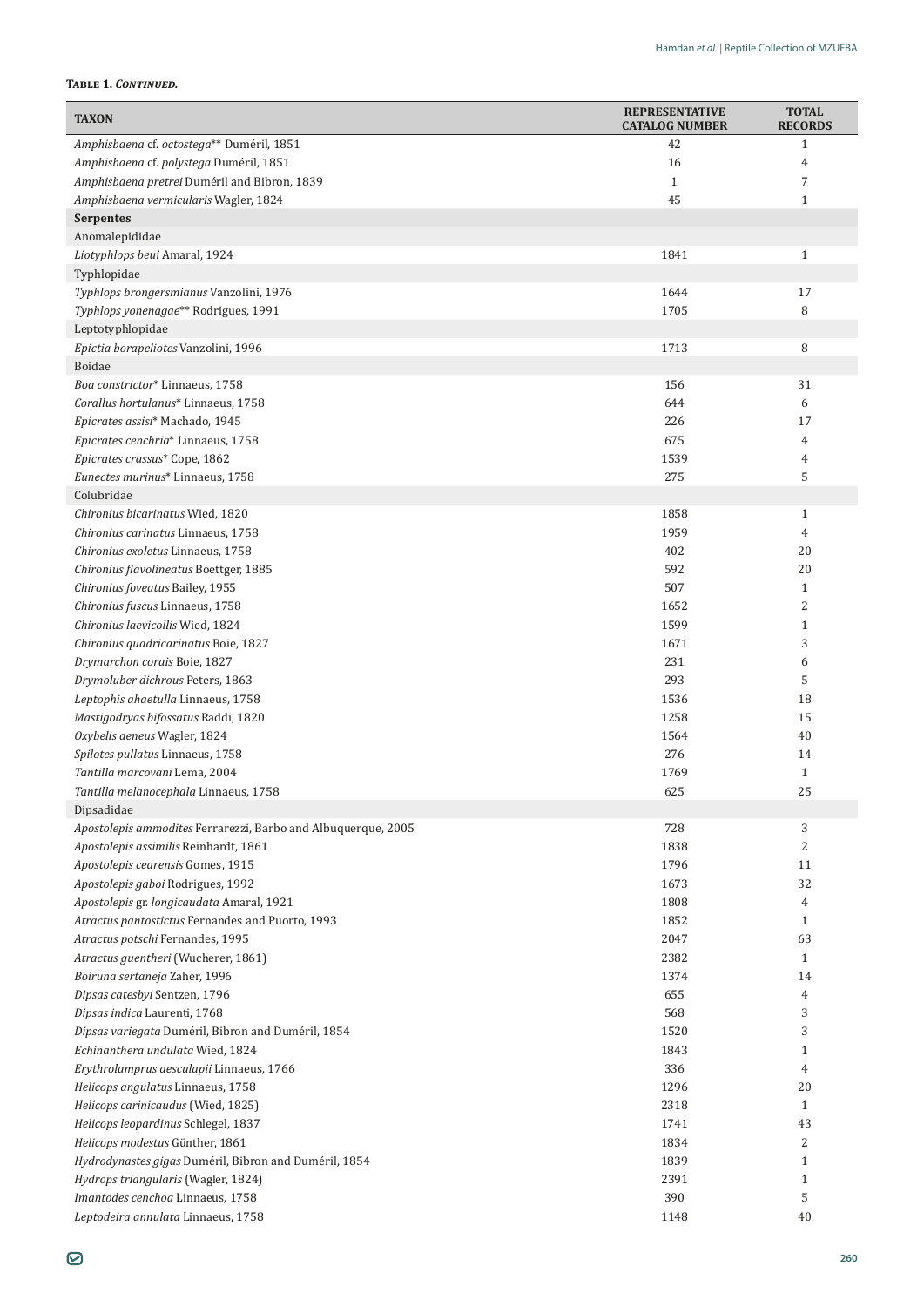# **Table 1.** *Continued.*

| <b>TAXON</b>                                                                           | <b>REPRESENTATIVE</b><br><b>CATALOG NUMBER</b> | <b>TOTAL</b><br><b>RECORDS</b> |
|----------------------------------------------------------------------------------------|------------------------------------------------|--------------------------------|
| Liophis almadensis Wagler, 1824                                                        | 2041                                           | 28                             |
| Liophis dilepis Cope, 1862                                                             | 14                                             | 32                             |
| Liophis maryellenae Dixon, 1985                                                        | 1797                                           | $\mathbf{1}$                   |
| Liophis miliaris Linnaeus, 1758                                                        | 344                                            | 29                             |
| Liophis mossoroensis Hoge and Lima-Verde, 1972                                         | 60                                             | 17                             |
| Liophis poecilogyrus Wied, 1825                                                        | 1812                                           | 63                             |
| Liophis reginae Linnaeus, 1758                                                         | 487                                            | 6                              |
| Liophis taeniogaster Jan, 1863                                                         | 664                                            | 25                             |
| Liophis typhlus Linnaeus, 1758                                                         | 798                                            | 5                              |
| Liophis viridis Günther, 1862                                                          | 342                                            | 29                             |
| Oxyrhopus clathratus Duméril, Bibron and Duméril, 1854                                 | 1860                                           | $\mathbf{1}$                   |
| Oxyrhopus guibei Hoge and Romano, 1978                                                 | 650                                            | 22                             |
| Oxyrhopus petola Linnaeus, 1758                                                        | 645                                            | 15                             |
| Oxyrhopus rhombifer Duméril, Bibron and Duméril, 1854                                  | 216                                            | 9                              |
| Oxyrhopus trigeminus Duméril, Bibron and Duméril, 1854                                 | 416                                            | 125                            |
| Philodryas agassizii Jan, 1863                                                         | 2043                                           | $\mathbf{1}$                   |
| Philodryas mattogrossensis Koslowsky, 1898                                             | 1995                                           | $\mathbf{1}$                   |
| Philodryas nattereri Steindachner, 1870                                                | 854                                            | 70                             |
| Philodryas olfersii Lichtenstein, 1823                                                 | 1818                                           | 76                             |
| Philodryas patagoniensis Girard, 1858                                                  | 1294                                           | 29                             |
| Phimophis chui Rodrigues, 1993                                                         | 1729                                           | 2                              |
| Phimophis guerini Duméril, Bibron and Duméril, 1854                                    | 1960                                           | $\mathbf{1}$                   |
| Phimophis scriptorcibatus Rodrigues, 1993                                              | 1752                                           | 24                             |
| Pseudoboa nigra Duméril, Bibron and Duméril, 1854                                      | 245                                            | 48                             |
| Psomophis genimaculatus Boettger, 1885                                                 | 2005                                           | $\mathbf{1}$                   |
| Psomophis joberti Sauvage, 1884                                                        | 2135                                           | 2                              |
| Sibynomorphus mikanii Schlegel, 1837                                                   | 1643                                           | 10                             |
| Sibynomorphus neuwiedi Ihering, 1911                                                   | 545                                            | 22                             |
| Sibynomorphus sp. 1                                                                    | 800                                            | 3                              |
| Siphlophis compressus Daudin, 1803                                                     | 1857                                           | 2                              |
| Siphlophis leucocephalus Günther, 1863                                                 | 1461                                           | $\mathbf{1}$                   |
| Taeniophallus affinis Günther, 1858                                                    | 1728                                           | $\mathbf{1}$<br>9              |
| Taeniophallus occipitalis Jan, 1863                                                    | 1656<br>138                                    | 26                             |
| Thamnodynastes almae Franco and Ferreira, 2003<br>Thamnodynastes nattereri Mikan, 1828 | 1798                                           | 3                              |
| Thamnodynastes pallidus Linnaeus, 1758                                                 | 1292                                           | 8                              |
| Thamnodynastes sertanejo Bailey, Thomas and Silva-Jr, 2005                             | 103                                            | 28                             |
| Thamnodynastes sp.2 Franco and Ferreira, 2002                                          | 840                                            | 50                             |
| Thamnodynastes strigatus Günther, 1858                                                 | 1834                                           | $\mathbf{1}$                   |
| Tomodon dorsatus Duméril, Bibron and Duméril, 1854                                     | 1833                                           | $\mathbf{1}$                   |
| Tropidodryas striaticeps Cope, 1869                                                    | 1380                                           | 3                              |
| Xenodon merremii Wagler, 1824                                                          | 1924                                           | 55                             |
| Xenodon neuwiedii Günther, 1863                                                        | 1835                                           | $\mathbf{1}$                   |
| Xenodon rhabdocephalus Wied, 1824                                                      | 1651                                           | 9                              |
| Xenopholis scalaris Wucherer, 1861                                                     | 1992                                           | $\mathbf{1}$                   |
| Elapidae                                                                               |                                                |                                |
| Micrurus corallinus Merrem, 1820                                                       | 865                                            | 9                              |
| Micrurus frontalis Duméril, Bibron and Duméril, 1854                                   | 1832                                           | $\mathbf{1}$                   |
| Micrurus ibiboboca Merrem, 1820                                                        | 99                                             | 44                             |
| Micrurus lemniscatus Linnaeus, 1758                                                    | 1439                                           | 120                            |
| Viperidae                                                                              |                                                |                                |
| Bothriopsis bilineata Wied, 1825                                                       | 2007                                           | 3                              |
| Bothropoides erythromelas Amaral, 1923                                                 | 1372                                           | 55                             |
| Bothropoides jararaca Wied, 1824                                                       | 1238                                           | 12                             |
| Bothropoides lutzi Miranda-Ribeiro, 1915                                               | 985                                            | 3                              |
| Bothropoides marmoratus Silva and Rodrigues, 2008                                      | 1548                                           | $\mathbf{1}$                   |
| Bothropoides mattogrossensis Amaral, 1925                                              | 2003                                           | $\mathbf{1}$                   |
| Bothropoides neuwiedi Wagler, 1824                                                     | 1252                                           | 18                             |
| Bothrops atrox Linnaeus, 1758                                                          | 347                                            | 4                              |